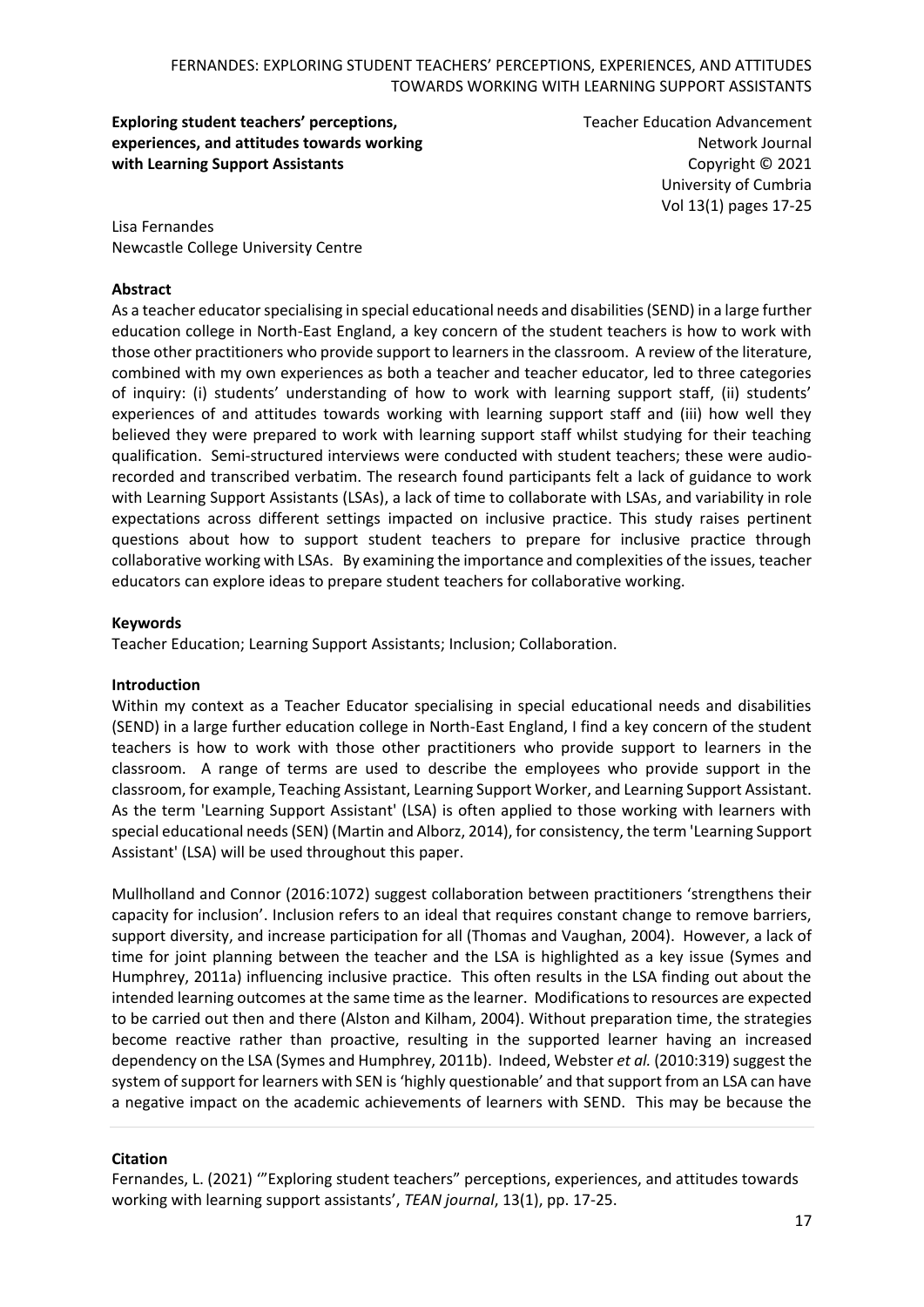teacher gives less attention to the learner with SEN when they have an LSA to work one-to-one with the learner, resulting in the LSA providing the majority of the educational input. Symes and Humphrey (2011b) suggest that teachers often rely on the LSA to adapt resources and implement strategies to support learning, highlighting a lack of confidence from the teacher to work with learners with SEN. Giangreco (2003:53) emphasises the injustice of receiving primary instruction from an LSA stating 'most educators would consider these situations unacceptable for students without disabilities, yet these situations occur all too frequently for those with disabilities'. As beliefs and attitudes affect inclusion, I recognised that it is important to focus on this within my own teaching context. In addition to this, concerns around the utilisation of LSAs have often arisen during one-to-one tutorials when reflecting on teaching practice. A review of the literature, combined with my own experiences as both a teacher and teacher educator, led to three categories of inquiry: (i) students' understanding of how to work with LSAs, (ii) students' experiences of and attitudes towards working with LSAs and (iii) how well they believed they were prepared to work with LSAs whilst studying for their Post-Graduate Certificate in Education (PGCE) in the post-compulsory education sector.

# **Method and framework**

I recruited three participants from the PGCE and held semi-structured interviews that lasted between 45 minutes and one hour. This small sample does not claim to be representative of the PGCE students as a whole; it is a self-selective sample from a specialist group and as such is unlikely to reflect the views of the whole of the PGCE population. Self-selecting samples have been criticised for having no statistical validity, however, 'it is often used to allow students to express their views of a course' (Newby, 2010:254). This way of sampling may attract those who have a keen interest in the topic or have a story they wish to tell. Interviews were conducted on a one-to-one basis and were audiorecorded and transcribed. The study received ethical approval prior to commencing and adhered to protocols of ethical standards set out by the British Educational Research Association (2018). Data were then analysed using the Index for Inclusion (Booth and Ainscow, 2018). Taking 'the social model of disability as a starting point' (Thomas and Vaughan, 2004:185) the Index for Inclusion is a 'valuesexplicit framework' (Higham and Booth, 2018:153) and a guide to school development led by inclusive values (Booth and Ainscow, 2016). 'The current edition revolves around two main concepts: (1) putting inclusive values into action, and (2) identifying and removing barriers to learning and participation through the mobilisation of resources' (Alborno and Gaad, 2014:234). The Index could be criticised for being too exhaustive for real-world application (Alborno and Gaad, 2014). However, using this index as a framework for categorising data according to three interconnected dimensions necessary to the development of inclusion, namely school and college cultures, policies, and practices, I was able to theme interview data. This will be discussed following an explanation of participant selection, ethical considerations, and reflections on data collection.

# **Participant selection and ethics**

Obtaining ethical clearance from an ethics committee is salient for the protection of all involved in the research process (Bryman, 2012). In accordance with the British Education Research Association (BERA, 2018) it was necessary to ensure participants agreed to participate in the study of their own free will and were made aware they could withdraw from the project at any time. However, there are additional challenges of involving students in research when the researcher has a dual agency of educator and researcher. Ferguson *et al.* (2006:706) describe a fiduciary relationship of unequal power as 'the more powerful person ... entrusted to protect the best interests of the less powerful or dependent person' and suggest only recruiting your own students if 'no other students can meet the recruitment criteria'. I selected student participants from courses that I do not have direct responsibility for.

Diligence to protecting the dignity of the participants needs to be considered at each stage of the research process from recruitment to publishing the findings. Within my own project, I did not contact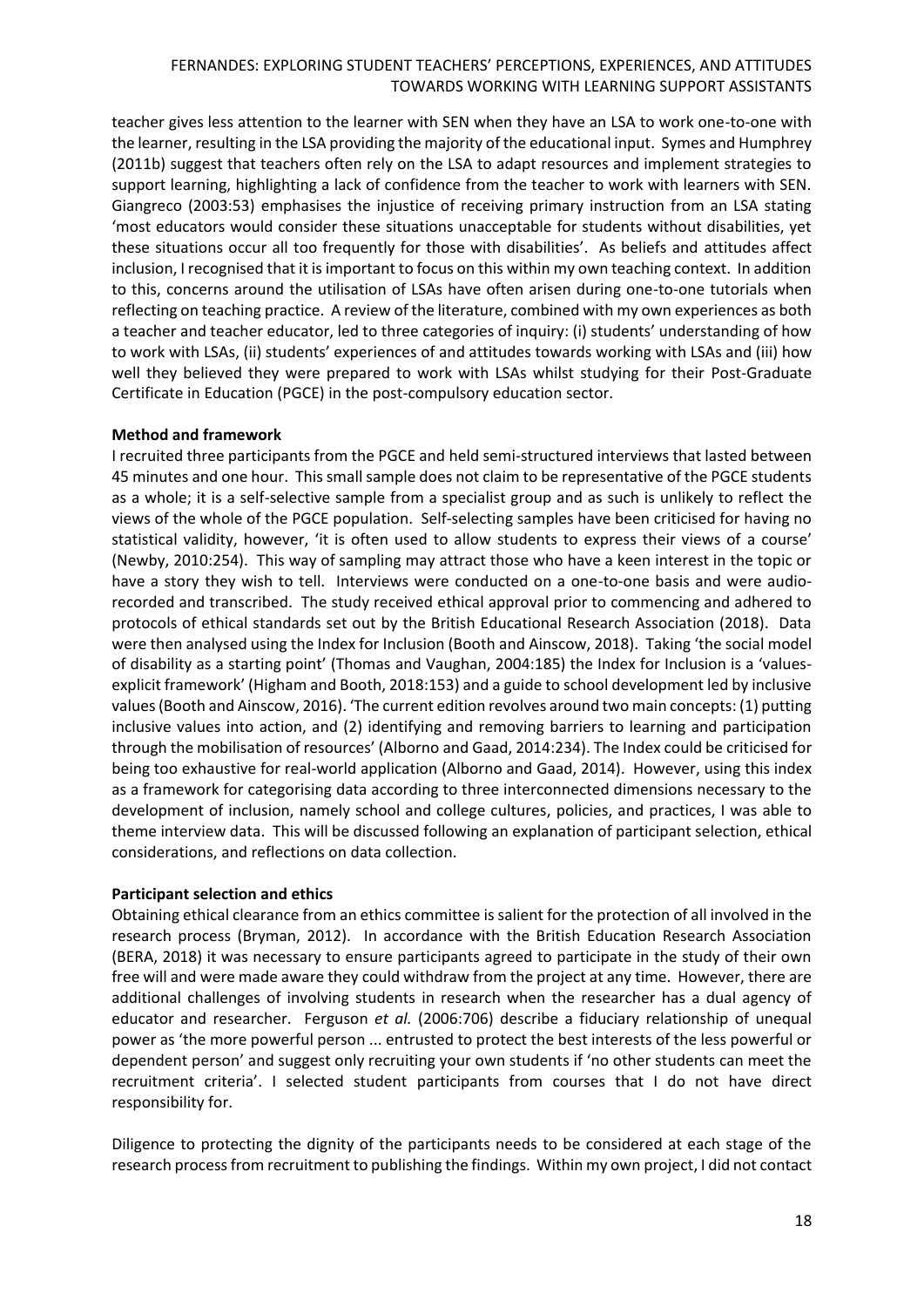the students directly as I did not want them to feel in any way coerced due to possible feelings of vulnerability arising from the thought that I may have some say in the decisions over their achievement on their programme. Ferguson *et al.* (2006:58) advises researchers who conduct research with their students to be aware of the status relationship between themselves and their students who may be 'considered captive'. Acknowledging this may have been an issue, to recruit my sample I asked other PGCE programme leaders in the department to send out an initial email to all of their final year PGCE students to invite them to participate in the project. On receipt of interest, I followed up with a face-to-face meeting to discuss further information about the project, including an information sheet, interview questions, and a consent form. It was explained in both the Plain Language Statement and at the start of the interviews that participation is entirely voluntary and would in no way impact their relationship with their tutor. I verbally checked the understanding of these considerations with each individual prior to the interviews commencing. All participants were made aware that the data collected would be pseudonymised and personal data destroyed in accordance with Data Protection legislation (2018). As Roulston (2010) suggests, I have sought to ensure transparency throughout the project. To support this, interviews were transcribed verbatim for trustworthiness and authenticity. However, I made the decision to remove fillers such as '*erm'* and '*you know'* when presenting the data unless specifically commenting on the importance of pauses as I felt this did not add anything to the data and may be perceived by the participant as negative representation of their voice (Dearnley, 2005). I have consciously deliberated over my own reactions to the research process and the way in which I have constructed knowledge, and this will be discussed throughout each of the following sections.

#### **Data collection**

This study was small-scale and involved three participants who shall be known as Sam, Charlie, and Kelly. Although I had not intentionally sought out students I had a prior relationship with, all three of the participants that volunteered were known to me as they had all undertaken an optional Supporting Learners with SEND module that I delivered. This, I surmise, could have both a positive and a negative impact on data collection. Positive in the sense that we already had a relationship so the rapport between us was already developed, albeit in a teacher/student relationship context, and negative in the way that power differentials may be more apparent. As Roulston (2010:99) suggests 'prior relationships with participants – while in some respects facilitating rapport – may also set boundaries on the kinds of topics that can be explored and represented'. Although difficult to ascertain to what effect, the prior relationship between the participants and me may have impacted how they wished to portray themselves and how much they censored their accounts (Mackenzie, 2011). However, on balance, I think an advantage of having a prior relationship with the participants helped in the amount of conversation that flowed as Karnieli-Miller *et al*. (2009:282) suggest 'the quantity and quality of the data shared with the researcher depend in part on the relationship that develops between the researcher and various participants'. Connelly and Peltzer (2016:53) suggest 'developing a rapport with the research participant prior to beginning the interview will enhance the elicitation of information necessary to provide the data for subsequent analysis'. Although I already developed relationships with the participants, it was still important to start the interview with some lead-in questions to create a relaxing atmosphere.

#### **Data analysis**

It is important to be open about how the data are analysed. Clarity around the process is necessary when considering dependability. In keeping with an interpretive paradigm, the inductive approach of thematic analysis as suggested by Braun and Clarke (2016) was used to review the data. 'Thematic analysis (TA) is a method for identifying, analysing, and interpreting patterns of meaning ('themes') within qualitative data.... which seeks to understand what participants think, feel, and do' (Clarke and Braun, 2017:297). Braun and Clarke (2006) state TA is a flexible research tool that can support analysis of complex data and suggest five phases of analysis: 'familiarization with the data, generation of codes,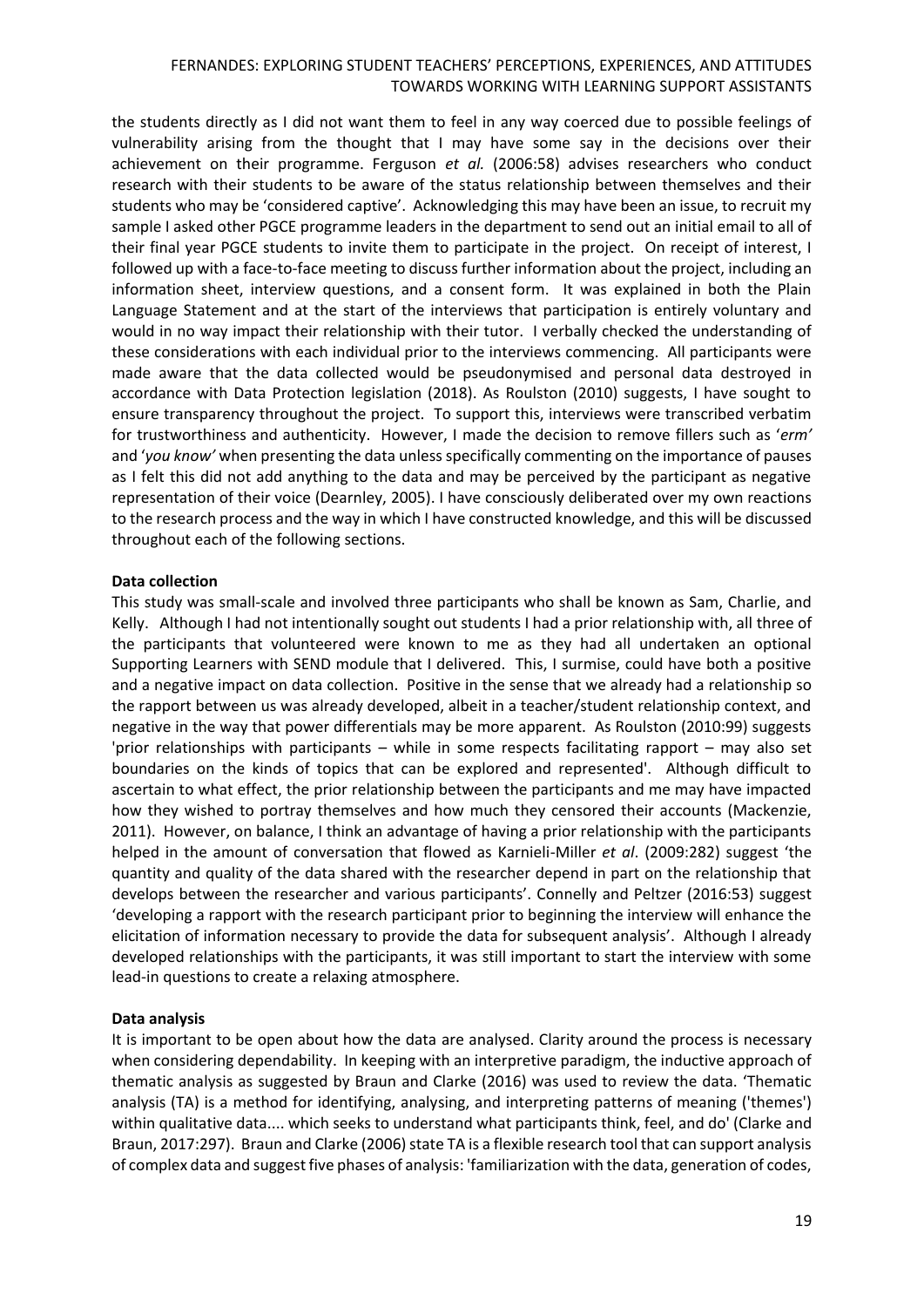searching and reviewing of themes, defining and naming themes, and the production of a written account' (Bowles, 2017:503). Following these five phases, I started by listening to the audio recordings as I transcribed the data. Treasure *et al.* (2008) suggest researchers should read and re-read data to discover emerging themes to support understanding of the meaning of the data and several authors suggest transcribing your own data is an important way to develop familiarity and engagement with the data (Braun and Clarke, 2006; Green *et al*., 2007; Newby, 2010). As I repeatedly listened to the interview, I was able to identify and generate codes for the second phase of data analysis. Clarke and Braun (2017:297) describe codes as 'the smallest units of analysis that capture interesting features of the data (potentially) relevant to the research question' and 'provide a framework for organizing and reporting the researcher's analytic observations'. Coding can be a difficult process for new researchers as this process is often not recorded when authors report their work (Newby, 2010). I began initial coding through colour coding to search for evidence of common themes. Anything that did not fit into a theme or pattern was filed under miscellaneous. This resulted in over-arching themes and subthemes which were then linked to themes in the Index for Inclusion, namely cultures, policy, and practice. I found that although the process did take a great deal of time, the immersion in the data was beneficial in that I became very familiar with the data and was able to make links between what each participant said as I went along. Braun and Clarke (2006:87) suggest this phase is the 'bedrock for the rest of the analysis'. Having considered data collection and analysis, the following section will demonstrate how I utilised the Index for Inclusion (Booth and Ainscow, 2018) as a framework to structure my findings. Themes will be presented below under the following headings: cultures, policies, and practices.

# **Findings**

# *Cultures*

Mullins (1999:31) states culture is a 'multifaceted concept' but may be described as 'a distinctive pattern of values and beliefs which are characteristic of a particular society or sub-group within that society'. Through their research looking at collaborative practice in primary schools in Wales, James *et al.* (2007:458) found that consistency and 'equal valuing and parity of esteem despite the team members' different roles and responsibilities' was a key indicator of successful practice. However, Charlie brought up the issue of a lack of respect between the teacher and the LSA. Commenting on an incident where she felt undermined by an LSA she stated they *'made it their point to correct me*  and at times I felt that that wasn't quite right to do that in front of the students'. Experiences like this may contribute to the perception that managing LSAs within the classroom actually adds pressure to the teachers who may be 'less happy at the prospect of having another adult in the classroom' (Symes and Humphrey, 2011a:58). There may also be variability in role expectations across different settings increasing role ambiguity. Depending on the organisation LSAs may work as small group support or one-to-one with a particular learner. Support allocation within the classroom was an issue that all participants commented on. Charlie suggested that LSAs in her experience *'are happy to support all that's in the class ...which makes for a quite friendly, inclusive classroom'.* However, this contrasted with Sam's experience who claimed that support was allocated on a one-to-one basis but suggested this was not an effective deployment. This was due to the learner not wanting:

anybody to help him because he can do it himself... so she'll just sit with her magazine for three hours on the day... there's no real need for her to be there. There's a lot more learners in the class that need support but they've just been left.... it's not good enough really.

Kelly *'realised how important it is to work with LSAs to support learners effectively'* but she also acknowledged how LSAs may stifle 'pupil independence' (Rubie-Davies *et al.,* 2010:444) as they may become a *'barrier for that learner to their classmates if the LSA is always with you and you don't have the time to talk to anybody else'.* Described as a 'velcro model' (Gerschel, 2005:71) this deployment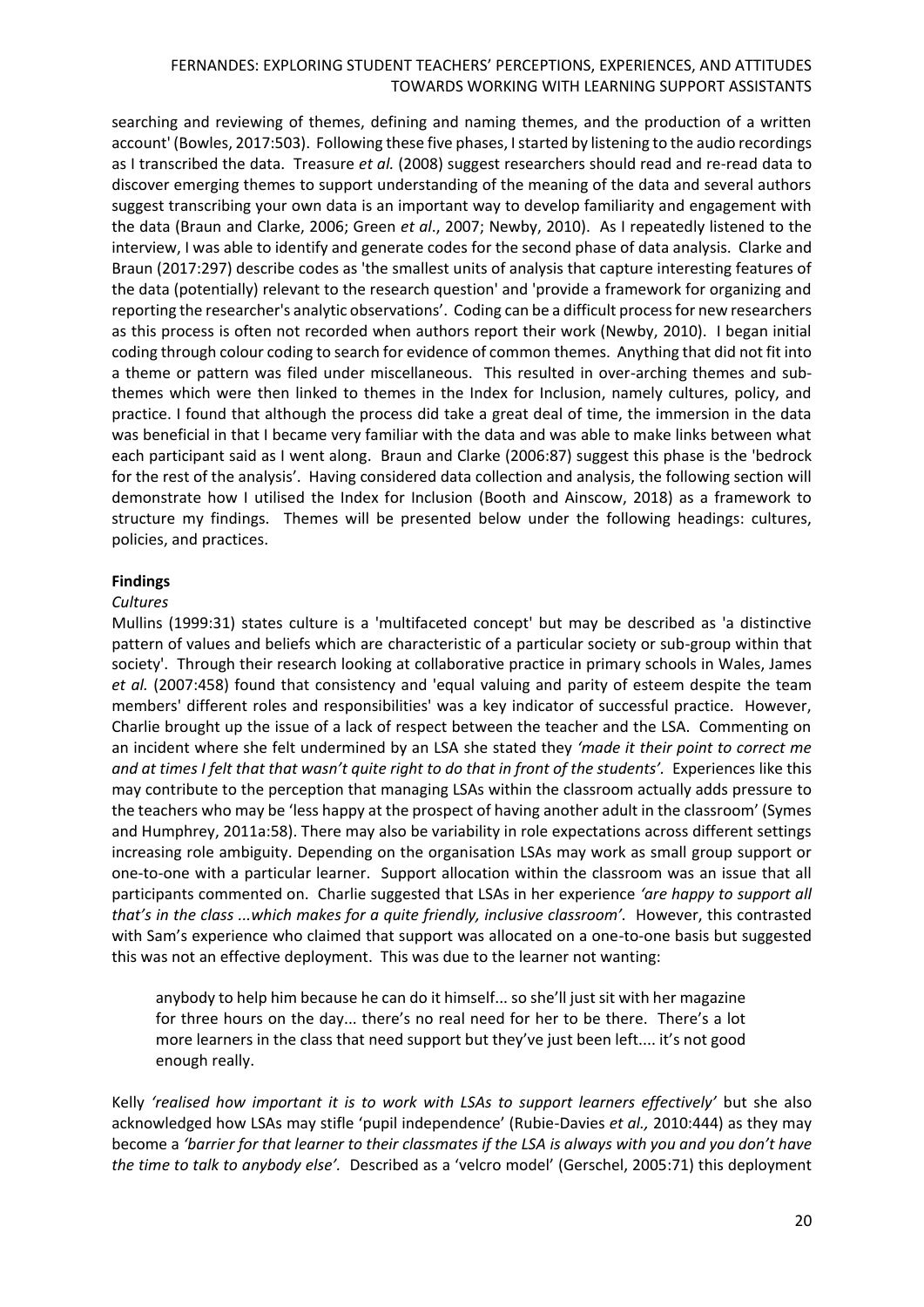of LSAs has the potential to lead to a 'dependency culture' (Gerschel, 2005:71). Sam concurred with this notion, stating *'I don't think it should be just focusing on one person...because you're excluding them. Simply because the red light is on them because this person's around them constantly'.* This reflects Azad *et al.'s* (2015:343) findings that 'one-to-one assistants may have unintended negative consequences, such as interfering with peer interactions and developing unnecessary dependence'.

One unexpected theme that arose in the data was the issue of gender, and a degree of stereotyping with regards to women as LSAs, with two out of the three participants commenting on the lack of male LSAs and one referring to female LSAs as 'like mother figures'. Sam commented on the gender distribution of LSAs stating *'I have only seen one male LS member of staff here. And all the rest have been female, and it does impact, it does change, people react differently to men and they react differently to women'*. Charlie also made the point that some male students responded better to male support workers and said of one *learner 'he does get along quite well with male LSAs but I think there's less of them then there is women so he's restricted then cos there's not enough to go around'.* This reflects research undertaken by Blatchford *et al.* (2009) who explored the utilisation and characteristics of LSAs, the effect of the use of LSAs on learner outcomes, and the workload of teachers. In Blatchford *et al.'s*(2009:1) study 'most support staff were female'. Mackenzie's (2011:70) study also found amongst the LSAs 'SEN was seen as the preserve of women'. Indeed, classroom support was once described as 'Mum's army' (Gerschel, 2005:69) in reference to the unqualified support assistants viewed as damaging classroom standards.

#### *Policies*

Government policy highlights the requirement for inclusive education (DfE and DoH, 2015) and this has an impact on Initial Teacher Education (ITE) programmes as more learners with SEND are educated within mainstream provision. Da Fonte and Barton-Arwood (2017) stressthe importance of preparing students for collaborative practice whilst studying for their teaching qualification and Rubie-Davies *et al. (*2010:444) highlight the importance of training teachers to 'direct and organise the work of support staff' that work in their classrooms. This requirement is highlighted in the Teacher Standards (2011) Part One, Section 8: 'deploy support staff effectively', although in the post-compulsory sector this standard is not so explicit. The Education and Training Foundation (ETF) (2014:5) state building 'positive and collaborative relationships with colleagues' as a key professional attribute. However, *Azad et al. (2015*) discuss the little to no training on how to supervise LSAs as part of teachers' preparation to teach. This corresponds to my own findings as all three of the participants highlighted the lack of guidance they had received to work with LSAs. For example, when asked 'did you receive any guidance about how to work with LSAs?' Kelly's response was *'No, I didn't'*, Charlie replied '*No, not particularly'* and Sam stated *'on the PGCE no-one tells you what you should do with learning support'.* As this was a closed question and required the use of prompts to elicit further information, I followed this up with 'What do you think would be useful for student teachers to support their knowledge of working with LSAs?'. This question produced considered answers, for example, Kelly thought this responsibility should lie with the mentor in placement stating *'when we start our placements, and we have induction sessions with the mentors, I think the mentor should ensure that they inform us about learning support'.* Sam considered the responsibility to be on the student teacher to *'do research and you need to fully understand somebody's condition; I think you need to observe as well',* highlighting the value of learning from others, and Charlie focused on the relational aspect of practice, suggesting *'it's important for a student teacher to get to know what the LSAs expect. Their expectations of the trainee teacher and the trainee teacher's expectations of them'.* This focus on collaborative practice is pertinent in the literature on inclusion and Webster *et al.* (2011:15) discuss how LSAs have become central to the inclusion agenda and emphasise the importance of 'support and guidance from the teacher and school about practice'. However, in practice, this may not always happen. One possible reason for this will be discussed next.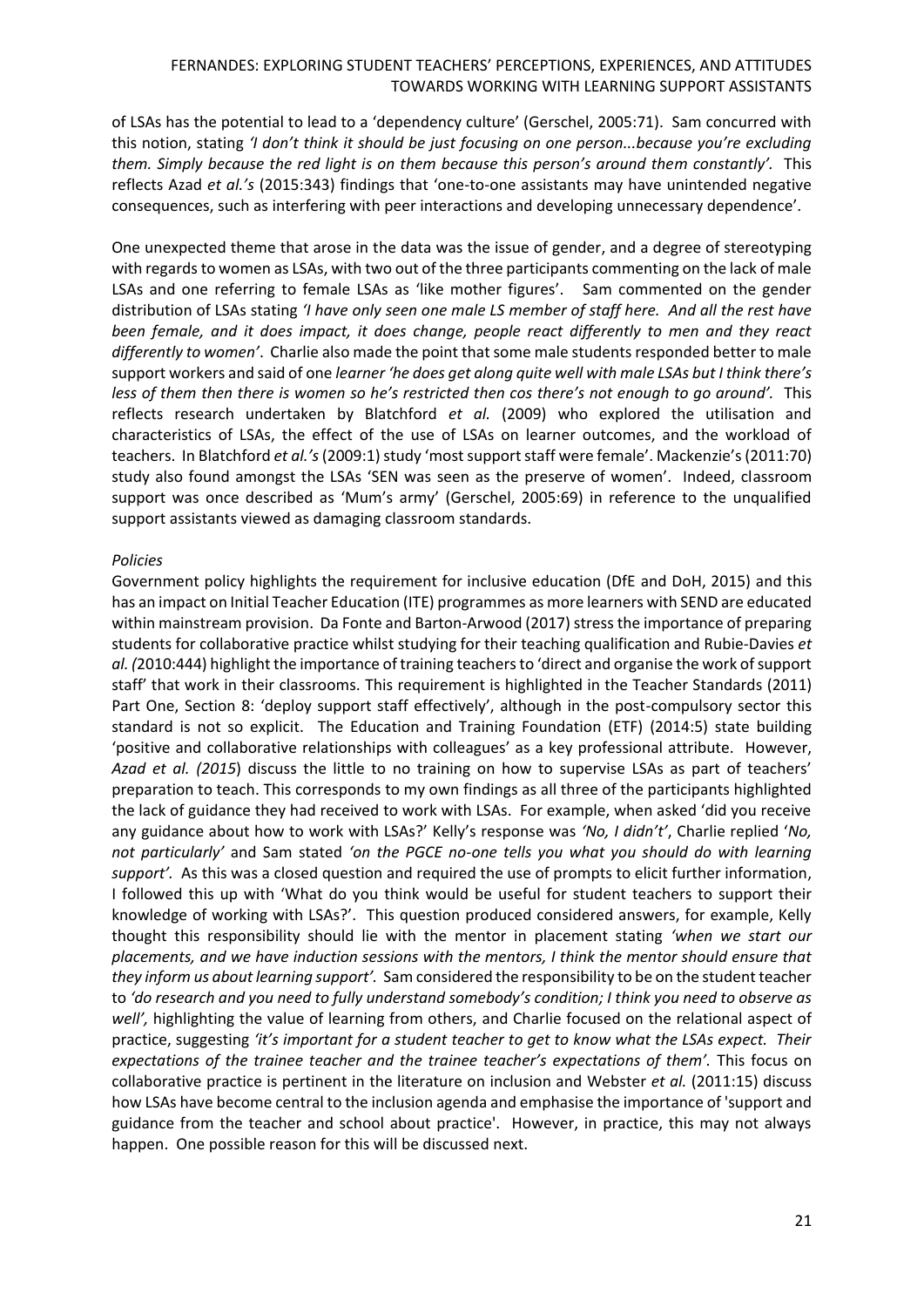# *Practices*

A key finding impacting collaborative practice is time. In their findings from the five-year Deployment and Impact of Support Staff (DISS) Project, Webster *et al.* (2011:15) suggest that communication between the teacher and the LSA relied on the goodwill of the LSA arriving before school starts or staying behind after school finished in order to liaise with the teacher. They reported that 82% of LSAs worked extra hours on a voluntary basis. LSAs often go into lessons unaware of the lesson plan and without prior communication with the teacher. This impacts outcomes for learners and was a concern for the participants in my study. Sam suggested that LSAs *'should be involved in the planning ... they should be able to have some input.... but there's no communication'.* Charlie commented on information *'not disseminated between staff'* and said about communication with LSAs *'I don't really have anything to do with them outside of the classroom'.* If teaching is to be planned with all learners in mind, as stated in the Index for Inclusion (Booth and Ainscow, 2018), it is necessary to allocate time for collaboration to support the learning and participation of all learners.

That learners, as well as staff, are able to work together collaboratively is another key indicator of inclusive practice (Booth and Ainscow, 2018). However, the practice of having a one-to-one LSA attached to a specific learner throughout the lesson was a concern. Kelly worried about the impact on relationships between learners when support was provided on a one-to-one basis and suggested *'instead of one-to-one support, I think maybe one LSA can help everybody in the class'.* Sam, who highlighted the LSA who sat at the back of the class as her allocated learner did not need support, agreed with this viewpoint. He commented on two different LSAs who *'come in and support the whole class, not just individuals. They will come in and speak to everybody, that's how I think it should be'.* This approach to support can enhance the learning and participation of all learners which is another important marker for evolving inclusive practice highlighted in the Index for Inclusion (Booth and Ainscow, 2018). Charlie also commented positively on the way in which LSAs in her placement would support the whole class stating the LSAs *'have been more than willing to take on any of the learners that haven't had or are not allocated an LSA'.*

#### **Implications for policy and practice**

BERA (2014) suggest there is strong evidence that teacher educators should engage with enquiryoriented research to fully explore and develop their practice. Through this research, I was able to get a better awareness of students' understanding of how to work with LSAs, students' experiences of and attitudes towards working with LSAs, and how well they believed they were prepared to work with LSAs whilst studying for their PGCE. From this small-scale study, it has become apparent that there is scope for improvement in supporting student teachers to work with LSAs. All three participants commented on the lack of guidance they received to work with LSAs whilst undertaking their PGCE. The deployment of LSAs makes a difference to the quality of education a learner receives. As observed by participants, interaction between peers can be reduced when learners are supported by an LSA. This is often because an LSA will sit next to the learner and take the role of their partner in paired activities rather than supporting communication between peers (Symes and Humphrey, 2012). To enhance practice, it would be useful to share the organisational policy on working with LSAs at the start of the programme to help the student teacher to understand the role more fully.

Supporting an understanding the role of the LSA also involves addressing gender stereotypes when they appear in discussion related to supporting teaching and learning. Through education the message that the LSA role is the domain of women can be challenged. This is important as the profession has gained a reputation of being a female oriented career choice and this might impact on the recruitment of males into what has been regarded as the field of women (Mackenzie, 2011). The conceptualisation of the role as gender specific is linked to stereotypical female attributes of caring and nurturing. This is suggestive of 'mothering' as highlighted by one of the participants and related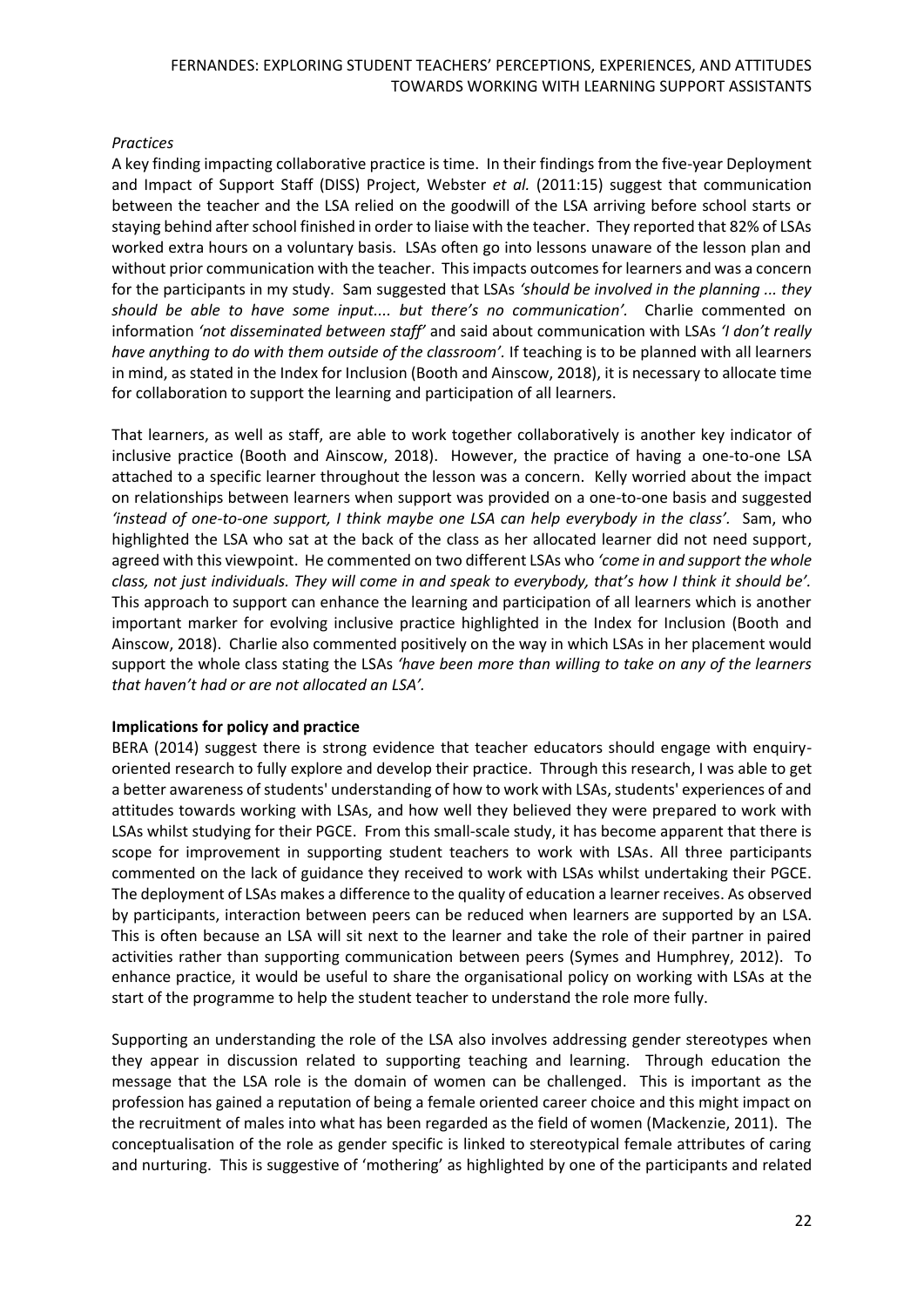to Gerschel's (2005:69) idea of a 'Mum's army' when in actuality the position requires considerable pedagogical work.

Moran and Abbott (2002) suggest learning can be improved when teachers receive training on how to deploy support staff in the classroom. Although working with support staff is part of the theoretical content of the programme, the participants' comments suggest more support in teaching practice to develop skills in this area would be beneficial. Clearer collaboration from the start of the programme between teachers, placement mentors and student teachers around how and when student teachers will be guided on the deployment of LSAs would be one way to address the issue of feeling unprepared in this area of practice. As the student teachers in the post-compulsory sector teach in a range of contexts, this aspect of professional practice could be addressed through a meeting with the student teacher, the mentor, the LSA, and the teacher educator at the start of the programme. Setting out these expectations at the beginning would reduce the uncertainty around roles and encourage all involved to understand each other's responsibilities as collaboration is fundamental to supporting inclusive practice. However, Blatchford *et al.* (2009:2) found 'the majority of teachers did not have allocated planning, feedback or other allocated time with support staff they worked with in the classroom' and this finding was reflected in my study. LSAs may not be allocated space on their timetable to collaborate with teachers and the deployment of LSAs may not always be consistent. Ongoing training and joint planning time between the teacher and the LSA could better support the inclusion of all learners.

# **Conclusion**

This research aimed to explore student teachers' perceptions, experiences, and attitudes towards working with learning support assistants. Through this study, I was able to get a better awareness of students' understanding of how to work with LSAs, students' experiences of and attitudes towards working with LSAs, and how well they believed they were prepared to work with LSAs whilst studying for their PGCE. The implications for improving practice in this area have been suggested. A limitation of this study was that only semi-structured interviews have been employed. In future research, to triangulate the data, it would be beneficial to include other methods of data collection. Observation of practice and interviews with mentors, LSAs, and teacher educators on the PGCE programme could support a more comprehensive understanding of this topic.

#### **References**

- Alborno, N.E. and Gaad, E. (2014) '" Index for Inclusion": A Framework for School Review in the United Arab Emirates: Inclusive Provision in the United Arab Emirates', *British Journal of Special Education,* 41(3), pp. 231-248.
- Alston, J. and Kilham, C. (2004) 'Adaptive Education for Students with Special Needs in the Inclusive Classroom', *Australian Journal of Early Childhood,* 29(3), pp. 24-33.
- Azad, G.F., Locke, J., Downey, M.M., Xie, M. and Mandell, D.S. (2015) 'One-to-One Assistant Engagement in Autism Support Classrooms', *Teacher Education and Special Education,* 38(4), pp. 337-346.
- BERA (2014) *Research and the Teaching Profession Building the capacity for a self-improving education system.* London: British Educational Research Association.
- Blatchford, P., Bassett, P., Brown, P., Martin, C., Russell, A. and Webster, R. (2009) *Deployment and Impact of Support Staff Project.* London: DCSF.
- Booth, T. and Ainscow, M. (2018) *The Index for Inclusion: A Guide to School Development Led by Inclusive Values.* Cambridge: Index for Inclusion Network. Available at: <http://www.csie.org.uk/resources/inclusion-index-explained.shtml> (Accessed: 24/ March 2019).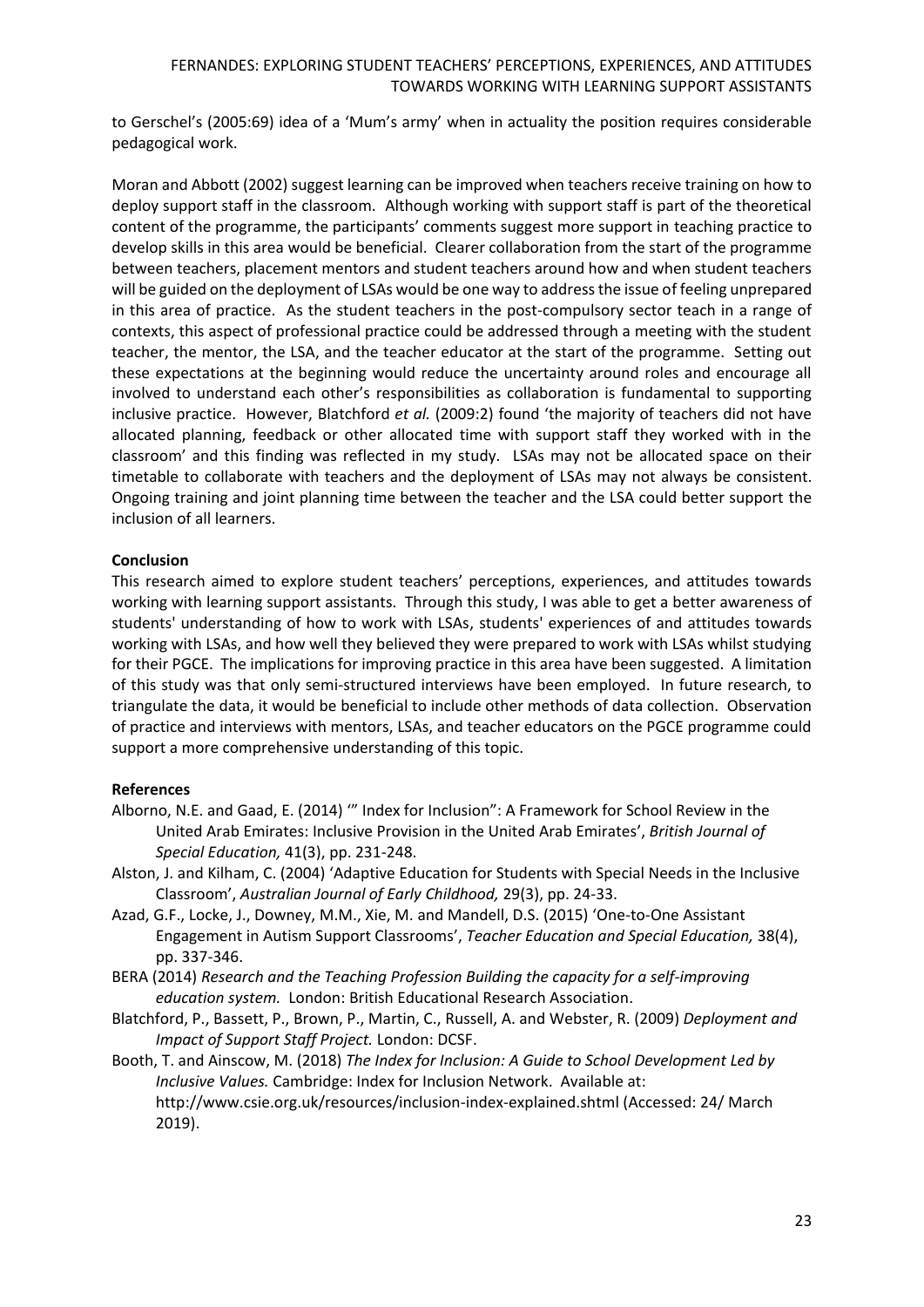- Bowles, D., Radford, J. and Bakopoulou, I. (2017) 'Scaffolding as a Key Role for Teaching Assistants: Perceptions of their Pedagogical Strategies', *British Journal of Educational Psychology*, 88(3), pp.499-512.
- Braun, V. and Clarke, V. (2006) 'Using Thematic Analysis in Psychology', *Qualitative Research in Psychology*, 3(2), pp. 77-101.
- Braun, V. and Clarke, V. (2016) '(Mis)conceptualising Themes, Thematic Analysis, and Other Problems with Fugard and Potts' (2015) Sample-Size Tool for Thematic Analysis', *International Journal of Social Research Methodology*, 19(6), pp. 739-743.
- British Educational Research Association [BERA] (2018) Ethical Guidelines for Educational Research. Fourth Edition. London. Available at: [https://www.bera.ac.uk/researchers](https://www.bera.ac.uk/researchers-resources/publications/ethicalguidelines-for-educational-research-2018)[resources/publications/ethicalguidelines-for-educational-research-2018](https://www.bera.ac.uk/researchers-resources/publications/ethicalguidelines-for-educational-research-2018) (Accessed: 27 February 2019).
- Bryman, A. (2012) *Social Research Methods*, Oxford: Oxford University Press.
- Clarke, V. and Braun, V. (2017) 'Thematic analysis', *The Journal of Positive Psychology*, 12(3), pp. 297- 298.
- Connelly, L.M. and Peltzer, J.N. (2016) 'Underdeveloped Themes in Qualitative Research: Relationship with Interviews and Analysis', *Clinical Nurse Specialist*, 30(1), pp. 52-57.
- Da Fonte, M. A. and Barton-Arwood, S. M. (2017) 'Collaboration of General and Special Education Teachers: Perspectives and Strategies', *Intervention in School and Clinic*, 53(2), pp. 99–106.
- Dearnley, C. (2005) 'A Reflection on the use of Semi-Structured Interviews', *Nurse Researcher*, 13(1), pp. 19.
- Department for Education (DfE) (2011) Teachers' Standards' available at:

<https://www.gov.uk/government/publications/teachers-standards> (Accessed 14 April 2021).

Department for Education (DfE) and Department of Health (DoH) (2015) Special Educational Needs and Disability Code of Practice: 0 to 25 Years, Statutory Guidance for Organisations which Work with and Support Children and Young People who have Special Educational Needs or Disabilities*.* Available at:

[https://www.gov.uk/government/uploads/system/uploads/attachment\\_data/file/398815/SE](https://www.gov.uk/government/uploads/system/uploads/attachment_data/file/398815/SEND_Code_of_Practice_January_2015.pdf) ND Code of Practice January 2015.pdf(Accessed: 15 April 2021).

- Education and Training Foundation (ETF) (2014) Professional Standards. Available at: https://www.etfoundation.co.uk/wpcontent/uploads/2014/05/ETF\_Professional\_Standards Digital FINAL.pdf (Accessed 14 April 2021).
- Ferguson, L.M., Myrick, F. and Yonge, O. (2006) 'Ethically Involving Students in Faculty Research', *Nurse Education Today,* 26(8), pp. 705-711.
- Gerschel, L. (2005) 'The Special Educational Needs Coordinator's Role in Managing Teaching Assistants: The Greenwich Perspective', *Support for Learning*, 20(2), pp. 69-76.
- Giangreco, M.F. (2003) 'Working with Paraprofessionals', *Educational Leadership*, 61(2), pp. 50 -53.
- Green, J., Willis, K., Hughes, E., Small, R., Welch, N., Gibbs, L. and Daly, J. (2007) 'Generating best evidence from qualitative research: the role of data analysis', *Australian and New Zealand Journal of Public Health*, 31(6), pp. 545-550.
- Higham, R. and Booth, T. (2018) 'Reinterpreting the Authority of Heads: Making Space for Values-led School Improvement with the Index for Inclusion', *Educational Management Administration & Leadership,* 46(1), , pp. 140-157.
- James, C.R., Dunning, G., Connolly, M. and Elliott, T. (2007) 'Collaborative Practice: A Model of Successful Working in Schools', *Journal of Educational Administration*, 45(5), pp. 541-555.
- Karnieli-Miller, O., Strier, R. and Pessach, L. (2009) 'Power Relations in Qualitative Research', *Qualitative Health Research*, 19(2), pp. 279-289.
- Mackenzie, S. (2011) '" Yes, but…": Rhetoric, Reality and Resistance in Teaching Assistants' Experiences of Inclusive Education', *Support for Learning*, 26(2), pp. 64-71.